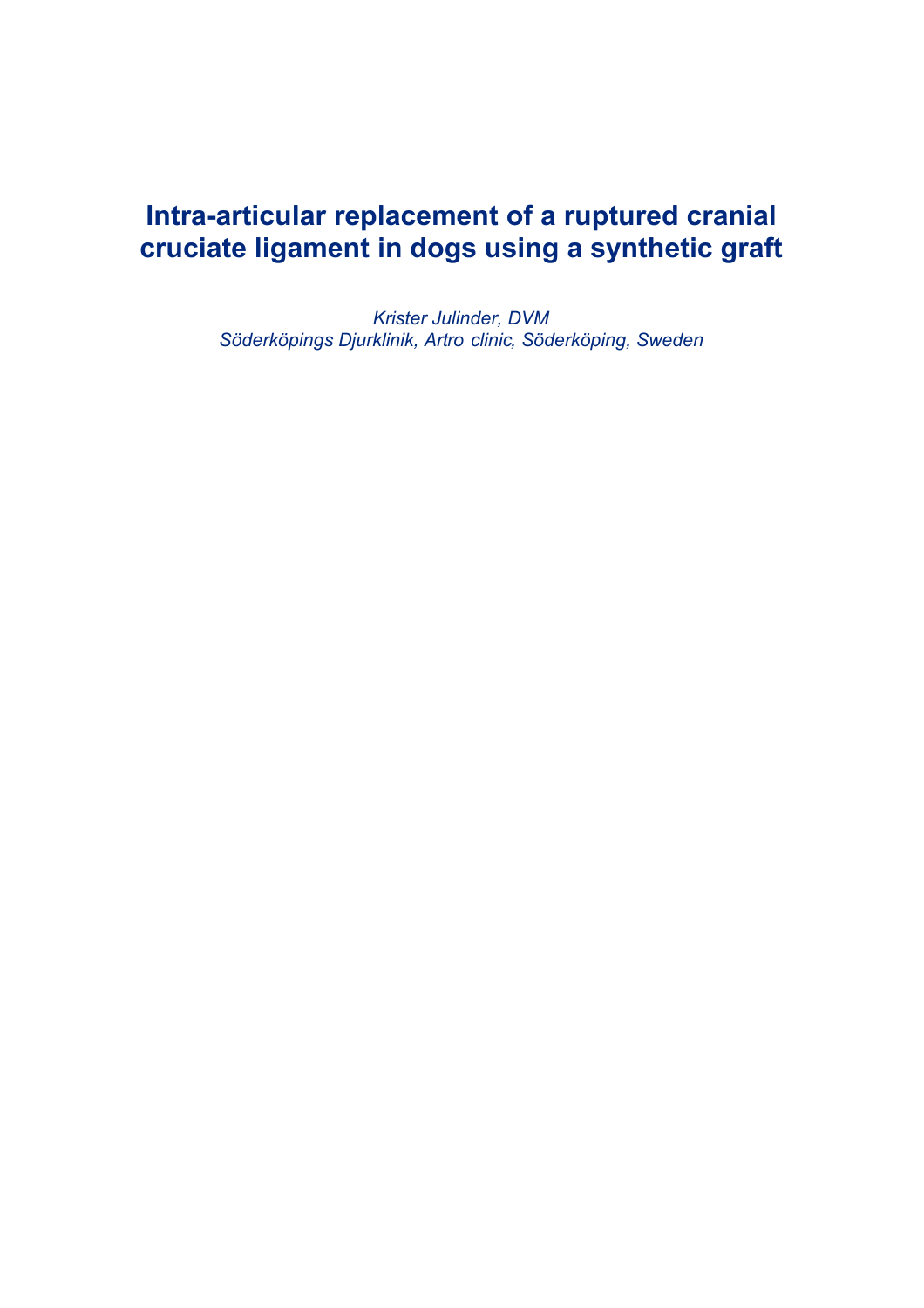# **Abstract**

**Background** A ruptured cranial cruciate ligament results in an unstable joint and secondary inflammation which, over time, often leads to the development of progressive osteoarthritis. The aim of this report is to describe the surgical technique and the clinical outcome in dogs treated with a synthetic graft in the replacement of a ruptured cranial cruciate ligament.

**Methods** An arthroscopic technique was used with the aim of placing the graft in an anatomically correct position to restore cranial cruciate ligament function. A retrospective collection of data was performed from the first 30 dogs treated with this technique. The clinical evaluation included stifle stability, range of motion, lameness, as well as an independent radiographic evaluation of osteoarthritis.

**Results** Twenty-one of the dogs were followed for 12 months after surgery and all of these were stable with negative cranial instability and pivot shift tests. Despite the promising clinical outcome, the radiographic evaluation at the final follow-up visit revealed that the pre-operative level of osteoarthritis had increased in 75% of the dogs during the first year after surgery. The complications reported were related to the use of an oversized fixation staple.

**Conclusion** The initial clinical results with the use of a synthetic graft for stabilization and reconstruction of a ruptured cranial cruciate ligament are promising although the fixation technique needs to be further improved.

# **Introduction**

Rupture of the cranial cruciate ligament (CCL) is the most common cause of stifle joint lameness in dogs.<sup>1,2</sup> A ruptured CCL results in an unstable joint and secondary inflammation which, over time, often leads to the development of progressive osteoarthritis  $(OA)$ .<sup>3,4</sup>

Numerous conventional and surgical techniques have been developed for treatment of a ruptured CCL ligament.<sup>3,5-7</sup> Surgical replacement of a  $\mu$ ruptured CCL ligament was advocated in the early 1950s, when an intra-articular technique using an autograft was presented. $8$  The technique was never widely accepted due to the challenging surgical protocol, involving the drilling of femoral and tibial bone tunnels, together with problems related to donor site morbidity and graft necrosis.<sup>5</sup> Extra-articular suture techniques, as well as different osteoplasty procedures, have also been developed to address the stifle instability after a CCL rupture.<sup>7,9-12</sup> One of the most frequently used osteotomies to stabilise the stifle is the tibial plateau-levelling osteotomy (TPLO).<sup>7,13,14</sup>

Besides the original technique introduced by Paatsama in 1952, the surgical techniques described above focus on treating the symptoms of CCL deficiency rather than restoring its function. Today there are no evidence-based data available to suggest one treatment over another. $14,15$ 

A synthetic graft manufactured from a biocompatible, degradable polyurethaneurea (Artelon®) has previously been utilized in CCL reconstruction in rabbits and mini-pigs. $16$  The animals were followed for up to 24 months after surgery. The study concluded that the graft successfully restored stifle function and a histological evaluation confirmed biocompatibility of the material as well as tissue ingrowth between the fibres. $16$ 

In the present data collection the Artelon<sup>®</sup> material was used as a single-bundle CCL graft in the replacement of a ruptured CCL in clinical dogs. The graft was implanted using an intraarticular technique. However, instead of conventional open surgery, the grafts were placed using a minimally invasive arthroscopic surgical technique. The aim of this report is to describe the surgical technique and the clinical outcome for the first 30 dogs treated.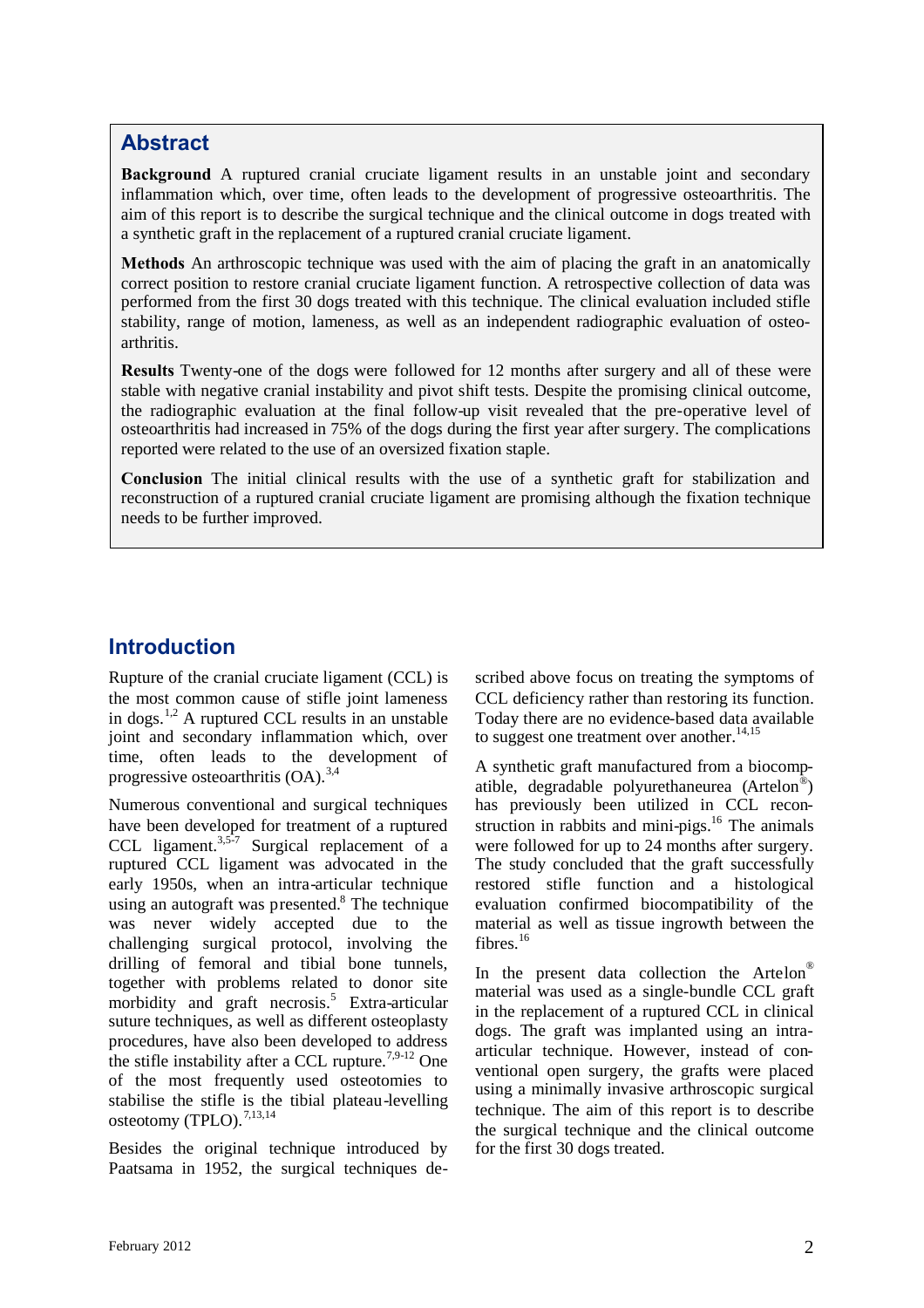# **Methods**

#### *Cases*

Thirty dogs received an Artelon<sup>®</sup> graft in replacement of a ruptured CCL. Surgical treatment was performed by a single clinician in a private practice setting in year 2008. The dogs were of mixed breeds with a mean weight of 33.5 kg (range  $9 - 64$ ) and a mean age of 56 months (range  $8 - 131$ ) at surgery (Table 1). Prior to surgery all dog owners were informed about the above treatment, as well as available alternative surgical treatments. The final decision regarding treatment was made by the dog owner and

clinician together to ensure that each dog received the best possible care.

#### *Data collection*

Clinical and radiographic data were collected retrospectively for this report from pre-treatment and follow-up visits. The clinical data were in accordance with the clinic's routines for CCL replacement, and all evaluations had been made by the treating clinician. Prior to data collection, all dog owners gave their consent to the review of their dog's medical records.

*Table 1. Breed, sex, weight and age at surgery*

| Case                    | <b>Breed</b>                   | <b>Sex</b> | Weight | Age              |
|-------------------------|--------------------------------|------------|--------|------------------|
|                         |                                |            | (kg)   | (years, months)  |
| 1                       | German Shepherd                | Female     | 32.4   | 4y 4m            |
| $\overline{c}$          | Rottweiler                     | Male       | 41.2   | $2y \space 0m$   |
| $\overline{\mathbf{3}}$ | Mongrel                        | Female     | 26.0   | 8y 11m           |
| 4                       | Newfoundland                   | Female     | 60.0   | $6y$ 4m          |
| 5                       | Cairn Terrier                  | Female     | 9.1    | $7y \text{ } 0m$ |
| 6                       | Welsh Springer Spaniel         | Male       | 20.9   | 3y 11m           |
| $\overline{7}$          | Finnish Lapphund               | Female     | 18.7   | 6y 10m           |
| $\,8\,$                 | Riesenschnauzer                | Male       | 30.5   | 8y 0m            |
| 9                       | Swedish Lapphund               | Female     | 20.7   | $7y \space 0m$   |
| 10                      | Chow Chow                      | Male       | 21.5   | $4y \, 3m$       |
| 11                      | Chow Chow                      | Male       | 29.3   | $5y \space 0m$   |
| 12                      | Cairn Terrier                  | Male       | 10.7   | $7y \space 0m$   |
| 13                      | Doberman Pincher               | Female     | 33.0   | $1y \, 3m$       |
| 14                      | Weimaraner                     | Male       | 39.0   | $4y$ 7m          |
| 15                      | <b>Labrador Retriever</b>      | Female     | 34.0   | 1y10m            |
| 16                      | <b>Briard</b>                  | Male       | 63.5   | $5y$ 9m          |
| 17                      | Mongrel                        | Female     | 34.0   | $5y \, 3m$       |
| 18                      | American Staffordshire Terrier | Female     | 25.0   | $3y \, 3m$       |
| 18                      | Rottweiler                     | Female     | 45.6   | 1y9m             |
| 20                      | Mongrel                        | Female     | 42.5   | 1y2m             |
| 21                      | Mongrel                        | Male       | 48.0   | $3y \, 3m$       |
| 22                      | Mongrel                        | Male       | 48.6   | 8y 10m           |
| 23                      | Midschnauzer                   | Female     | 19.5   | 10y 11m          |
| 24                      | American Bulldog               | Male       | 40.0   | 2y 2m            |
| 25                      | Rhodesian Ridgeback            | Male       | 43.5   | $8y$ 7m          |
| 26                      | Chow Chow                      | Male       | 30.0   | $1y \, 3m$       |
| 27                      | Doberman Pincher               | Female     | 32.0   | $1y \, 8m$       |
| 28                      | <b>Boxer</b>                   | Female     | 24.5   | 3y 10m           |
| 29                      | Golden Retriever               | Female     | 42.0   | 4y 5m            |
| 30                      | <b>Labrador Retriever</b>      | Male       | 34.7   | $6y$ 7m          |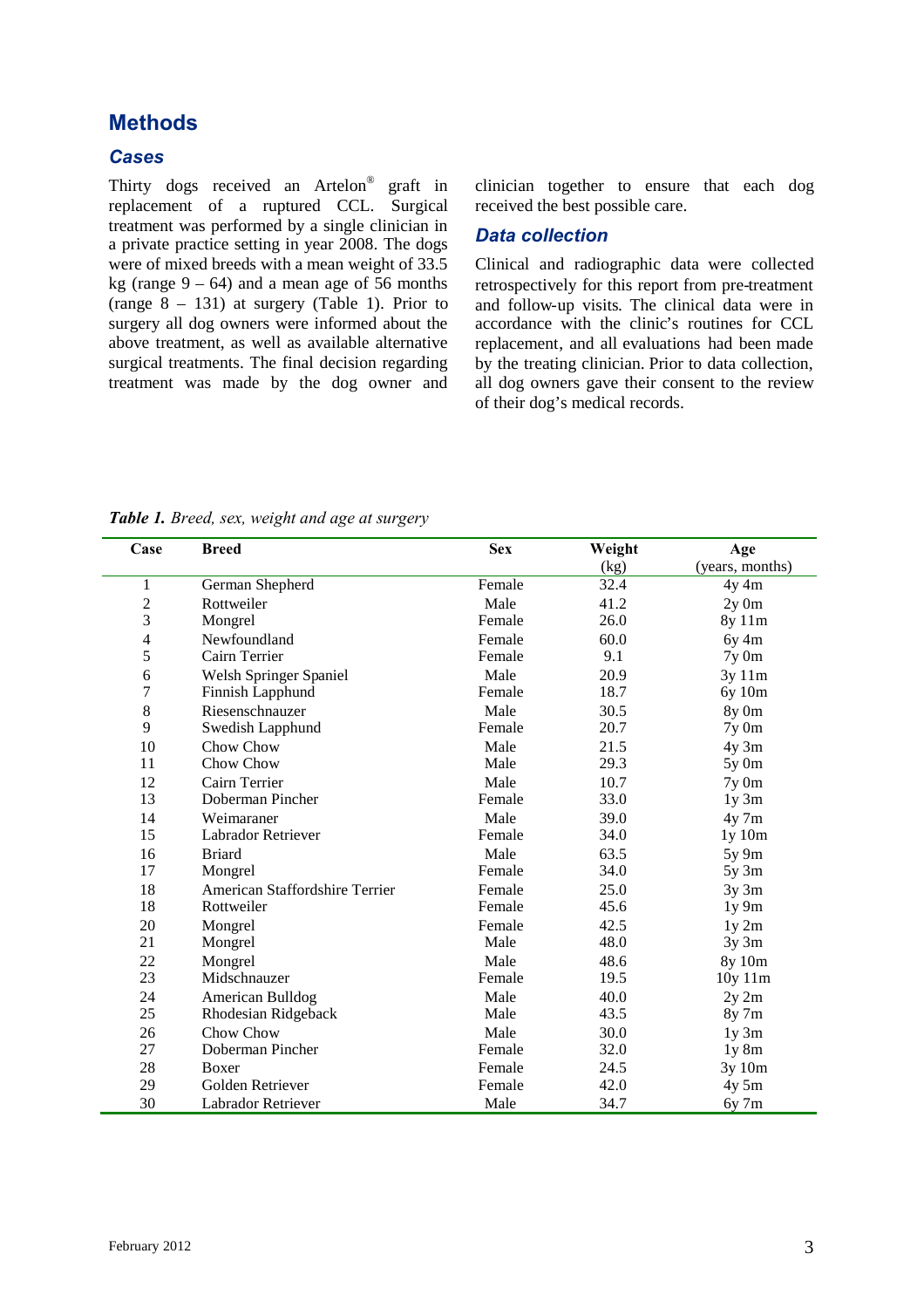#### *Clinical evaluation*

The clinical data included an evaluation of stifle stability, as well as an estimation of the stifle range of motion. Stability assessments were performed while the dogs were sedated. The cranial instability of the stifle was assessed with the dog in lateral recumbency and the stifle in 30° of flexion. The test was performed by attempting to move the tibia in a cranial direction while keeping the femur in a fixed position (similar to cranial drawer). A positive test, i.e. detection of cranial movement of the tibia, was indicative of a ruptured CCL. The rotational stability of the stifle was assessed using the pivot shift test. An insufficient or ruptured CCL would result in a positive test that was characterised by abnormal internal rotation of the tibia with lateralisation of the hock, resulting in a spontaneous lateral change in direction of the stifle joint.<sup>14,17</sup> The stifle range of motion was assessed subjectively using the contra-lateral stifle as reference. A clinical evaluation of lameness was also performed. Any complications related to the treatment of the ruptured CCL were documented.

### *Radiographic evaluation*

The radiographic level of OA in the treated joint was evaluated from images taken before treatment and 12 months after surgery. The evaluation was performed by an independent and experienced radiologist using standard lateral stifle projections as described by Brunnberg et al (Table 2). $1$ 

## *Surgical procedure*

The dogs were given a standard pre-anaesthetic drug combination consisting of 0.01-0.03 mg/kg medetomidine (Domitor vet, Orion Pharma AB, Animal Health, Sollentuna, Sweden) and 0.1-0.2 mg/kg butorphanol tartate (Dolorex vet, Intervet/Schering-Plough Animal Health, Sollentuna, Sweden) injected intra-muscularly approximately 30 minutes prior to being anesthetised with 2-3 mg/kg propofol (PropoVet, Orion Pharma AB, Animal Health, Sollentuna, Sweden). After endotracheal intubation the dogs were maintained with sevoflurane in a standard mixture of nitrous oxide and oxygen. An S/5 ADU Carestation® anaesthesia delivery system (GE Healthcare, Madison, Wisconsin, USA) with controlled ventilation and complete surveillance was used during surgery.

#### **Arthroscopic surgical technique**

With the leg in extension, the parapatellar craniolateral and craniomedial arthroscopic portal positions were identified at the joint line adjacent to the lateral and medial patella tendon margins. The joint was distended by a steady flow of sterile saline (0.9% NaCl) at 40-120 mmHg. An arthroscope (Olympus Europa Holding GmbH, Hamburg, Germany) with a  $30^{\circ}$  oblique viewing angle was introduced and the native CCL tibial footprint identified. Remnants of the torn CCL were debrided, any osteophytes at risk to interfere with the graft once positioned were

*Table 2. Stifle osteoarthritis (OA) score as described by Brunnberg et al.<sup>18</sup>*

| Grade    | <b>Description</b>                                                                                                                                                                       |
|----------|------------------------------------------------------------------------------------------------------------------------------------------------------------------------------------------|
| $\theta$ | No OA changes                                                                                                                                                                            |
|          | Mild OA; osteophytes in the distal patella, sclerosis and osteophytes of the trochlear ridge                                                                                             |
| 2        | Moderate OA; osteophytes in the distal and proximal patella, sclerosis and osteophytes of the<br>trochlear ridge, osteophytes in the area of fabella and sclerosis of the tibial plateau |
| 3        | Severe OA; the same signs as in grade 2 but of greater extent plus osteophytes in the caudal tibial<br>plateau and sulcus of m. extensor digitorum longus                                |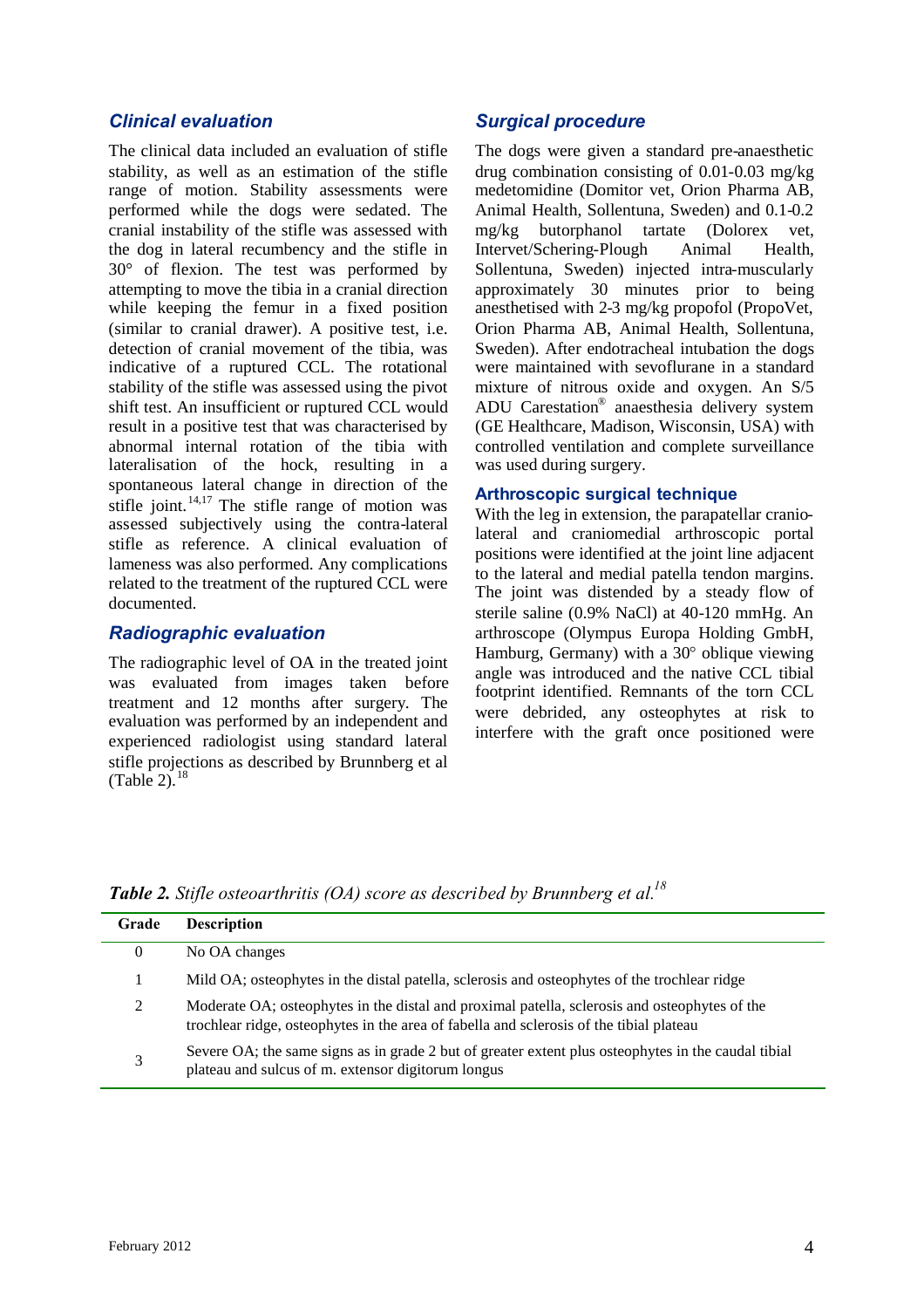removed with a shaver, and any concomitant meniscal tears were treated by partial meniscectomy.

A drill guide (ACUFEX™ Director Comprehensive Endoscopic Drill Guide System, Smith & Nephew Inc., Memphis, Tennessee, USA) was used to direct a 2.0 mm Kirschner wire at the centre of the tibial CCL footprint (Fig. 1). The drill tunnel exit was as perpendicular to the footprint surface as possible. Aiming at the tibial footprint, the tunnel entrance was positioned  $< 1$  cm medial to the distal extent of the tibial tuberosity. The tibial tunnel was performed by overdrilling the wire with a 4.0 mm cannulated drill (Smith & Nephew Inc., Memphis, Tennessee, USA). For large dogs the tunnel was enlarged further using 6.0 and/or 7.0 mm cannulated drills.

With the joint fully flexed, a 2.0 mm guide wire was inserted through a separate craniomedial skin incision just below the apex of the patella at the medial joint line and positioned at the centre of the femoral CCL footprint. The guide wire was then aimed at an extrasynovial exit point located at the transition zone between the condyle and femoral shaft. If this exit point could not be reached, the guide wire was driven through the supra-patellar pouch and joint. At all times during drilling a margin was maintained to the gastrocnemius sesamoid bone to avoid interference. The femoral tunnel was completed by overdrilling the guide wire with a 4.0 mm cannulated drill. Similar to the tibial tunnel, the femoral tunnel was enlarged to 6.0 or 7.0 mm as necessary. To avoid impingement of the graft a burr (Dyonics Acromionizer, Smith & Nephew Inc., Memphis, Tennessee, USA) was used to bevel the edges of the tunnels and, if needed, to perform a notchplasty to remove any osteophytes on the lateral aspect of the notch. The notchplasty was kept as small as possible. Excessive flushing was avoided prior to graft insertion to enable immediate blood soaking of the graft at insertion

#### **Graft preparation and fixation**

The Artelon® Tissue Reinforcement patch (Artimplant AB, Västra Frölunda, Sweden) was soaked in sterile saline for at least five minutes before use. The patch was then rolled up into a circular tube as a single-bundle graft with a

diameter of 4, 6 or 7 mm for small, large and very large breed dogs respectively (Fig. 2a). A graft sizing tube (ACUFEX™ Director Comprehensive Endoscopic Drill Guide System, Smith & Nephew Inc., Memphis, Tennessee, USA) was used to ensure that the desired diameter was achieved. Both ends of the graft were secured with sutures (Fig. 2b). The graft was then inserted and pulled back and forth through the bone tunnels to soak the graft in blood marrow. The graft was pulled through the femoral tunnel exit point and fixed proximally using a cobalt-chrome fixation staple (Smith & Nephew Inc., Memphis, Tennessee, USA). In very hard bone it was sometimes necessary to pre-drill holes for the staple prongs. With the graft fixed to the femur, it was stretched using a hand-held hanging scale (Kern & Sohn GmbH, Balingen, Germany). The joint was fully flexed and extended a couple of times to eliminate graft slack and the stretch load was set at 6, 8 or 9 kg for 4, 6 and 7 mm diameter grafts respectively. With the stifle in full extension, the graft was fixed distally to the tibial tunnel exit with a second fixation staple (Fig. 3). In small dogs it was sometimes necessary to trim the excess staple prong. Finally, the ends of the graft were trimmed and sutured to the surrounding periosteum to minimize mechanical irritation. The portal incision wounds were closed in separate layers using a resorbable 3-0 polyglactin suture (Vicryl, Ethicon Inc., Somerville, NJ, USA).

## *Postoperative care*

The dogs were released from the clinic on the day of surgery. An intramuscular dose of analgesics, 0.33 mg/kg Methadone (Metadon Recip, Recip AB, Sollentuna, Sweden), was administered immediately postoperatively. A non-steroid, anti-inflammatory drug (NSAID) was recommended to reduce postoperative pain at home. An oral prophylactic antibiotic, 25-30 mg/kg Cefalexin (Kefavet, Orion Pharma AB, Animal Health, Sollentuna, Sweden ) was prescribed twice daily for 10 to 15 days. No mobility restrictions were utilized. The owners were instructed to avoid walks for the first three days and to use a leash during walks for the first four to six weeks.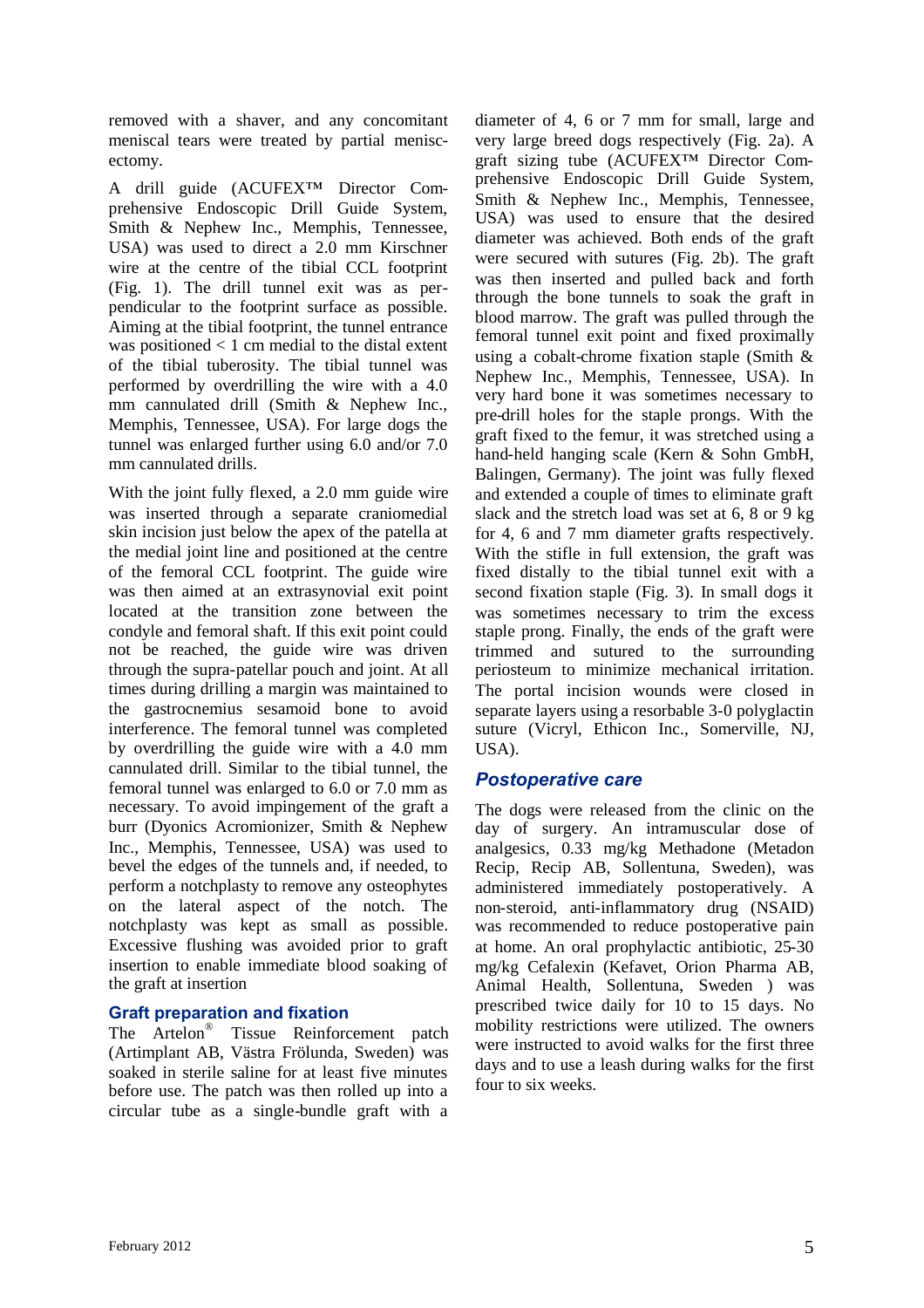*Figure 1. The centre of the tibial footprint (A) can be reached by aiming at its caudal edge. The tunnel should exit perpendicularly to the footprint surface. The tunnel entrance (B) should be positioned < 1 cm medial to the distal extent of the tibial tuberosity.*



*Figure 2. The synthetic CCL patch was rolled into a circular tube and both ends were secured with baseball stitches using USP #0 absorbable sutures (A). USP #2 hold sutures were attached at each end and a double stitch was made at one end according to the figure (B).*

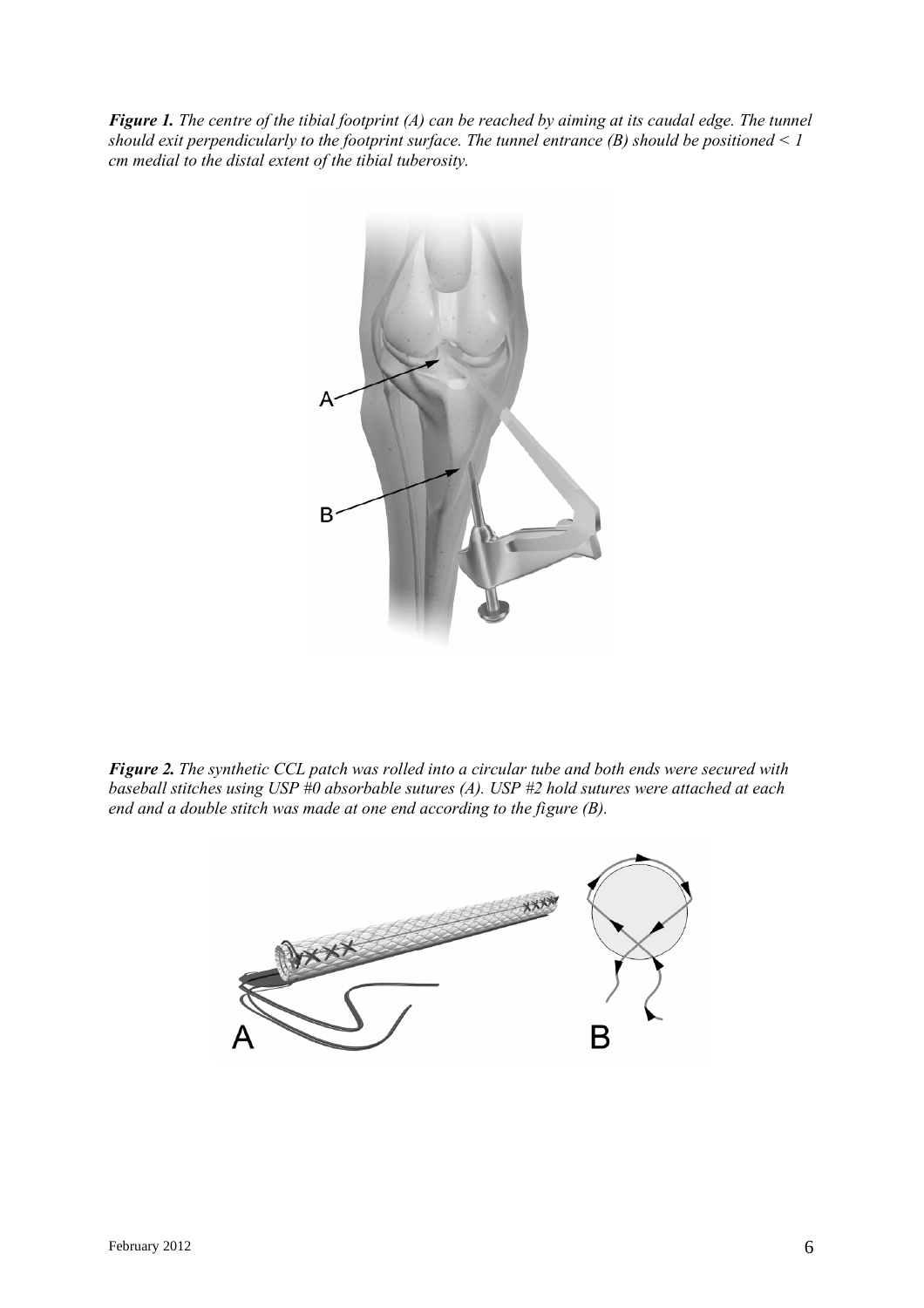*Figure 3. Femoral and tibial tunnel placements and orientation of the fixation staples.*



# **Results**

All dogs were lame and clinically unstable prior to surgery. Two dogs had undergone previous surgery with replacement of the ruptured CCL with allografts although both repairs had failed.

The dogs were scheduled for an initial follow-up visit at two months after surgery. Clinical data were available from 24 dogs (80%) that attended the visit. One dog had a slightly positive pivot shift and another two dogs presented with positive cranial instability tests. The remaining stifles were stable. The majority of dogs  $(n = 22)$ had the same range of motion as the contralateral stifle. All but three dogs were clinically lame. One year after surgery 21 dogs (70%) attended their scheduled follow-up visit. Five dogs failed to attend the visit due to poor owner compliance and four dogs were euthanized prior to the visit for reasons unrelated to the CCL replacement. All dogs attending the visit were stable with negative cranial instability and pivot shift tests. A 10% decrease in range of motion was reported

in four dogs and a 20% decrease in five dogs. Seven of these nine dogs had meniscal damage prior to treatment. In 16 dogs (76%) the lameness had completely resolved at the 12-month visit.

The radiographic evaluation revealed that the majority of dogs (70%) had already developed some degree of OA in the affected joint prior to surgery. A total of four dogs were classified with OA grade I, eight dogs were classified with OA grade II and two dogs were classified with OA grade III. At the final follow-up the level of OA in the treated joints had increased in 15 dogs and remained unchanged in 5 dogs (Fig. 4).

Over time, it became apparent that the fixation staples were interfering with the surrounding soft tissue, causing mechanical irritation, crepitus and/or pain in 12 of the 30 treated dogs. During a second surgery (open procedure) at the 12-month visit the staples causing irritation were either removed  $(n = 9)$  or the prongs were shortened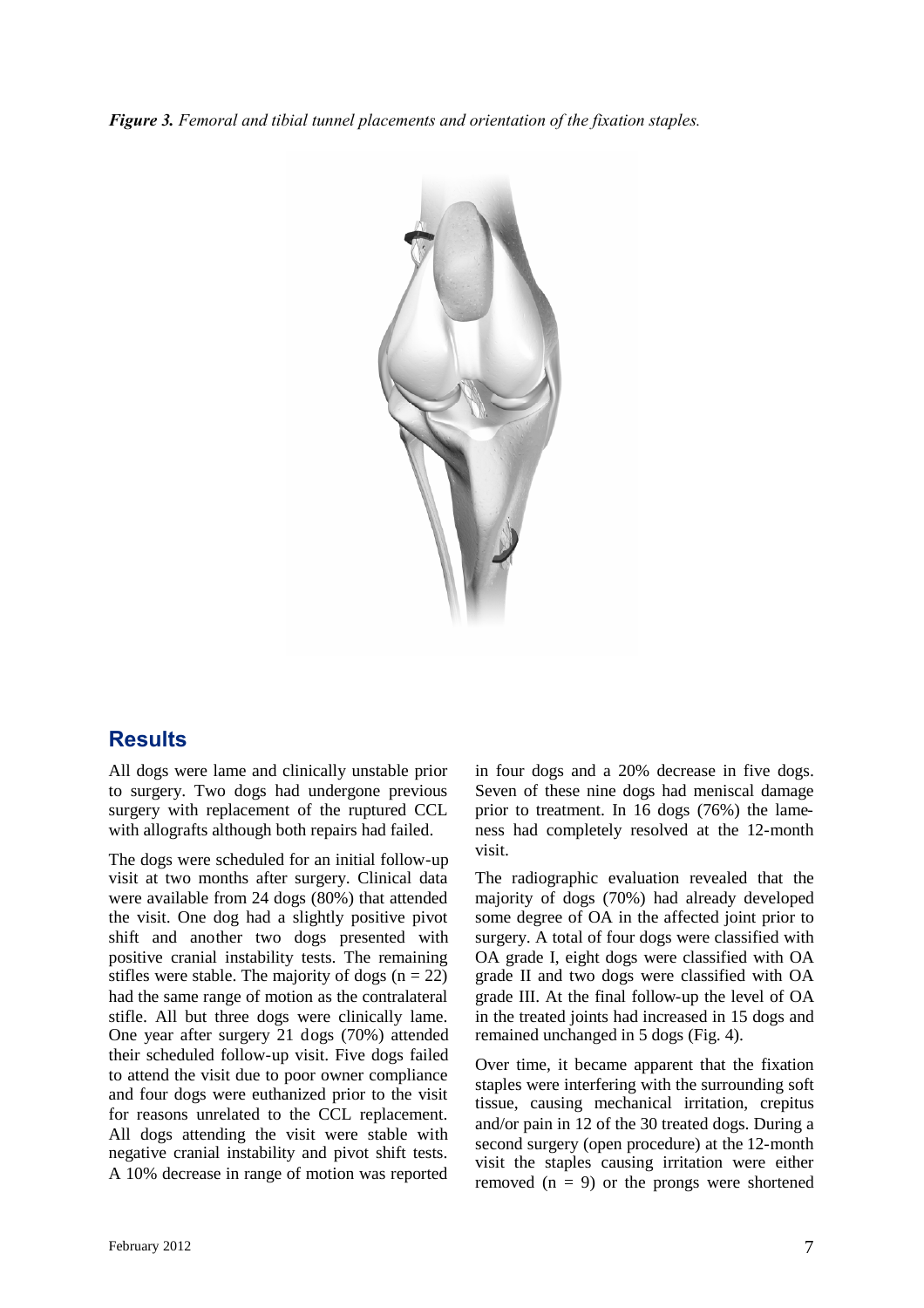flush to the bone  $(n = 3)$  with the use of a pin cutter (Super Bite Pin Cutter, Smith & Nephew Inc., Memphis, Tennessee, USA). After the staples had either been removed or shortened, the owners reported their dogs to be free of pain and any crepitus or lameness had been resolved. Although no longer clinically lame, two of the dogs suffered from temporary periods of stiffness following vigorous exercise. The owners reported that the stiffness resolved with rest and a low dose of over-the-counter NSAIDs.

## **Discussion**

The described treatment for CCL replacement combines anatomical placement of a synthetic graft using a minimally invasive arthroscopic surgical technique. The signalment of the 30 dogs treated was similar to what has been previously described in the literature for dogs treated for CCL rupture with regard to breed, weight, age, gender and presence of preoperative  $OA^{3,19-24}$  The aim of the described treatment was, as with other surgical treatment

alternatives available today, to achieve pain relief, restore stifle function and stability, and minimise the progression of OA. A dog undergoing TPLO surgery or any other osteotomy is subjected to major trauma and as such the postoperative pain management is a substantial part of the rehabilitation process. In addition, any osteotomy is associated with a strict rehabilitation period during recovery, allowing for the bone to heal. The dog needs to be hospitalised for two to five days and the return to function is not expected until 10 to 12 weeks after surgery.<sup>23,24</sup> An arthroscopic technique minimises the surgical trauma compared to conventional open arthrotomy. By using an arthroscopic technique in CCL repair or replacement the dog can return to function within four to six weeks.<sup>25</sup> The present treatment was performed on an out-patient basis, where the dog was allowed to return home on the day of surgery. The initial dose of methadone for immediate postoperative pain management was replaced by oral NSAIDs administered at the owner's discretion when the dog returned home.

*Figure 4. The change in grade of radiographic osteoarthritis during the first year after surgery.*

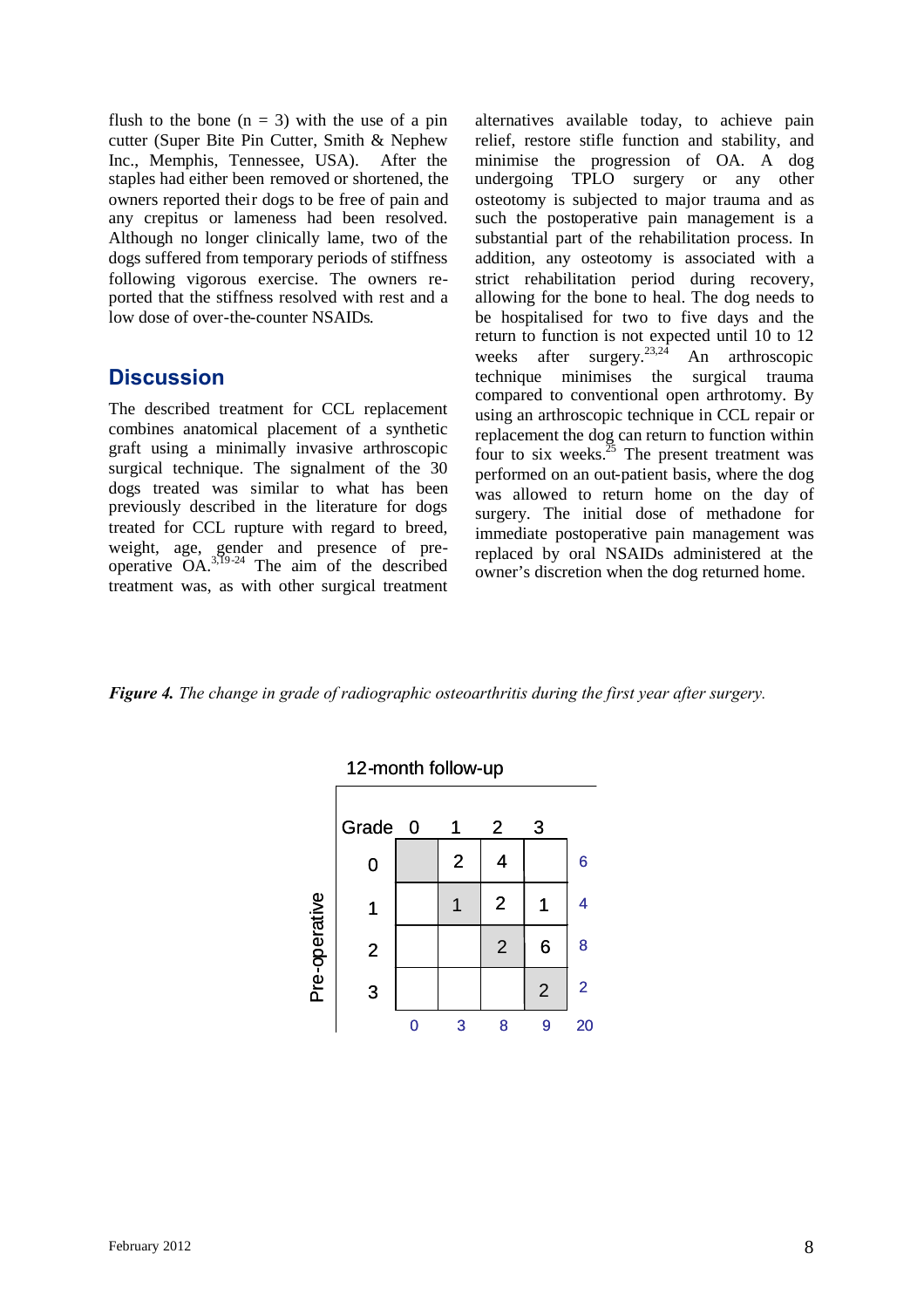All but three dogs with CCL reconstruction using a synthetic graft achieved complete rotational and translational stability in their affected stifle immediately after surgery. The three initially unstable dogs achieved complete stability within six months after surgery. It might be argued that the stabilization in these cases resulted from postoperative periarticular fibrosis. However, stabilization by periarticular fibrosis have previously been reported in association with decreased range of motion.<sup>26</sup> When finally stabilized, the dogs treated with the present surgical technique did not show any signs of limited range of motion of the stifle.

One of the goals when stabilising the joint is to minimize or slow the radiographic progression of  $OA<sup>27</sup>$ . The evaluation of the radiographs from treated dogs was made using a classification system that was straightforward, but still provided sufficient details to identify changes over time.<sup>18</sup> The diversity of radiographic classification and scoring systems used today makes it difficult to compare the progression of OA in different studies.<sup>18,21</sup> In addition, the above systems are based on the assessment of periarticular osteophyte formation and since osteophytes are routinely removed at surgery, this will inevitably have an impact on postoperative assessments.

Although stabilisation of the joint was successfully achieved in all cases at the 12 month visit, the radiographic evaluation revealed an increase of the OA grade in the majority of dogs (75%). This is in accordance with previous reports of other frequently used surgical treatments, i.e. TPLO and different types of extracapsular techniques.<sup>21,28-30</sup> In recent years a combination of biomechanical and biologic factors has been suggested to cause CCL deficiency, subsequent ligament rupture and development of  $OA<sup>1,4</sup>$ . This could to some extent explain the progression of OA seen in radiographs of the dogs that have been surgically stabilized and have clinically functional stifle joints. This lack of relationship between the

radiographic and clinical outcome after CCL reconstruction has been previously reported. $3,31$ 

Complication rates between 12% and 28% have been reported in studies related to osteotomies and extracapsular techniques.<sup>19,20,22,23,29</sup> Frequently occurring complications include tibial tuberosity fractures or avulsions, patellar tendonitis, meniscal injuries, and infections or problems related to the implants used. Although the complication rate in this retrospective evaluation was 40%, the complications reported were all related to the fixation staples. In some cases the prongs of the staples penetrated the femoral and/or tibial bones resulting in interference with the surrounding soft tissue, causing mechanical irritation, crepitus and subsequent lameness. In three dogs the staple prongs were shortened and in nine dogs the staples were removed during a second surgical session in conjunction with the 12-month postoperative visit. After the second surgery the lameness was resolved in all dogs. In the future, a second surgery might be avoided by using a different fixation technique.

The presented data were retrospectively collected from a rather small number of dogs. Also, the clinical evaluations were subjective and made by the treating clinician. This should be considered when interpreting the results. Nevertheless, the experience from the first 30 dogs treated with a synthetic graft in replacement of a ruptured CCL has been encouraging. Although the fixation technique needs to be further improved, the lameness had resolved and the joint was stable in all dogs followed for one year after surgical treatment.

## *Acknowledgments*

The author gratefully acknowledges Dr. Lars Gustafson, DVM, for the radiographic evaluation and Ann-Britt Abrahamsson for valuable administrative assistance.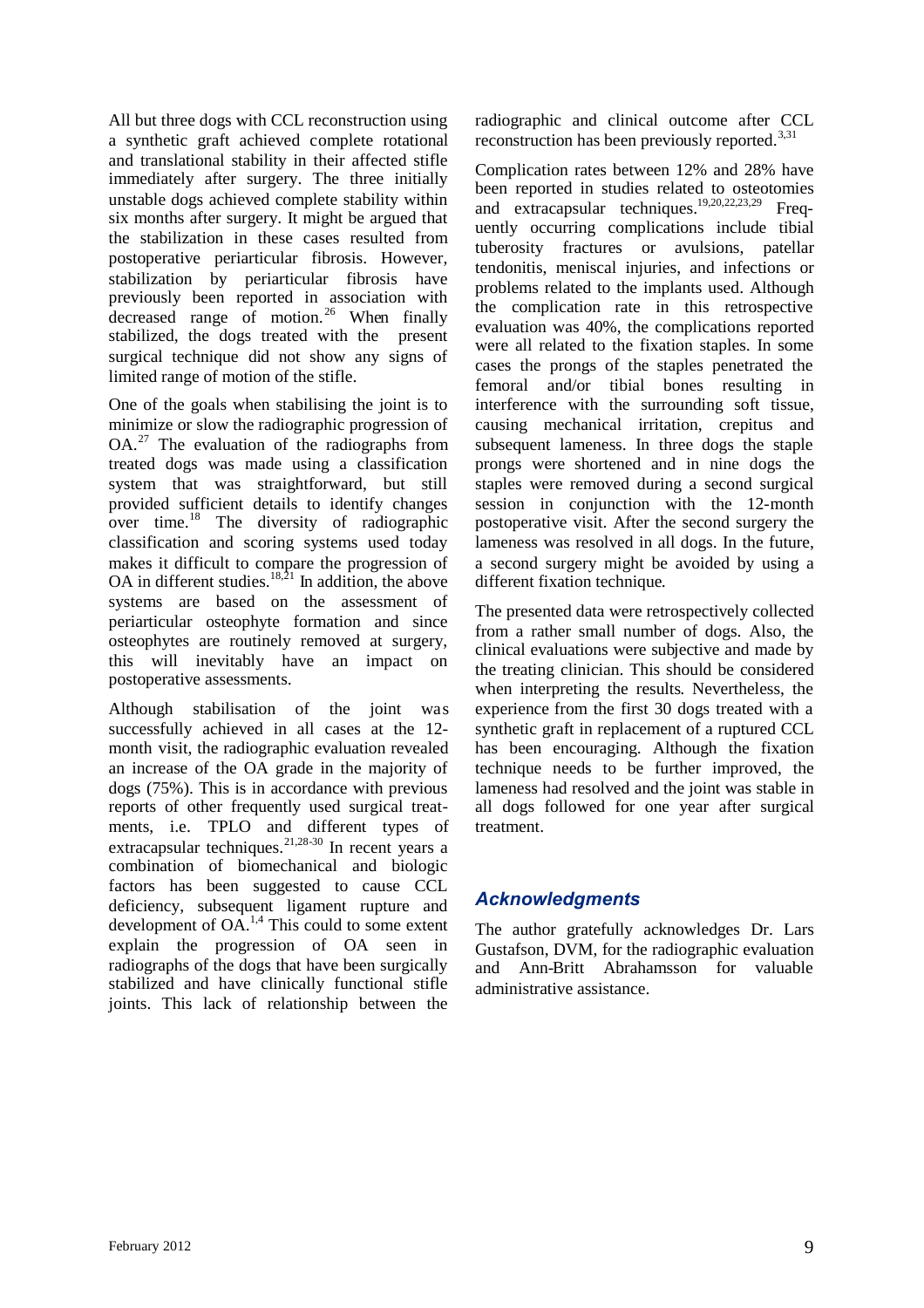# **References**

- 1. de Rooster H, de Bruin T, van Bree H. Morphologic and functional features of the canine cruciate ligaments. Vet Surg 2006; 35: 769-80.
- 2. Harasen G. Canine cranial cruciate ligament rupture in profile: 2002-2007. Can Vet J 2008; 49: 193-4.
- 3. Vasseur PB. Clinical results following nonoperative management for rupture of the cranial cruciate ligament in dogs. Vet Surg 1984; 13: 243- 6.
- 4. Cook JL. Cranial cruciate ligament disease in dogs: Biology versus biomechanics. Vet Surg 2010; 39: 270-7.
- 5. Arnoczky SP. BSAVA EDUCATION COMMITTEE COMMISSIONED ARTICLE. The cruciate ligaments: the enigma of the canine stifle. J Small Anim Pract 1988; 29: 71-90.
- 6. Banwell MN. In vitro evaluation of the securos cranial cruciate ligament repair system and fluorocarbon leader line for use as lateral fabellatibial sutures. Thesis 2004. Louisiana State University, Baton Rouge.
- 7. Kim SE, Pozzi A, Kowaleski MP, Lewis DD. Tibial osteotomies for cranial cruciate ligament insufficiency in dogs. Vet Surg 2008; 37: 111-25.
- 8. Paatsama S. Ligament injuries in the canine stifle joint. A clinical and experimental study. Thesis 1952. University of Helsinki, Helsinki.
- 9. Childers HE. New method for cruciate ligament repair II. Repair by suture technique. Mod Vet Pract 1966; 47: 59-60.
- 10. DeAngelis M, Lau RE. A lateral retinacular imbrication technique for the surgical correction of anterior cruciate ligament rupture in the dog. J Am Vet Med Assoc 1970; 157: 79-84.
- 11. Pearson P, McCurrin D, Carter J, Hoskins J. Lembert suture technique to surgically correct ruptured cruciate ligaments. J Am Anim Hosp Assoc 1971; 7: 1-13.
- 12. Flo G. Modification of the lateral retinacular imbrication technique for stabilizing cruciate ligament injuries. J Am Anim Hosp Assoc 1975; 11: 570-6.
- 13. Slocum B, Slocum TD. Tibial plateau leveling osteotomy for repair of cranial cruciate ligament rupture in the canine. Vet Clin North Am Small Anim Pract 1993; 23: 777-95.
- 14. Boudrieau RJ. Tibial plateau leveling osteotomy or tibial tuberosity advancement? Vet Surg 2009; 38: 1-22.
- 15.Aragon CL, Budsberg SC. Applications of evidence-based medicine: cranial cruciate ligament injury repair in the dog. Vet Surg 2005; 34: 93-8.
- 16.Liljensten E, Gisselfalt K, Edberg B, Bertilsson H, Flodin P, Nilsson A, Lindahl A, Peterson L. Studies of polyurethane urea bands for ACL reconstruction. J Mater Sci Mater Med 2002; 13: 351-9.
- 17.Galway RD, Beaupré A, MacIntosh DL. Pivot Shift: A clinical sign if symptomatic anterior cruciate insufficiency. J Bone Joint Surg 1972; 54B: 763-4.
- 18.Brunnberg L, Rieger I, Hesse EM. 7 years experience with modified over-the-top cruciate ligament plastic operation in dog. Kleinterpraxis 1992; 37: 735-46.
- 19. Pacchiana PD, Morris E, Gillings SL, Jessen CR, Lipowitz AJ. Surgical and postoperative complications associated with tibial plateau leveling osteotomy in dogs with cranial cruciate ligament rupture: 397 cases (1998-2001). J Am Vet Med Assoc 2003; 222: 184-93.
- 20. Priddy NH 2nd, Tomlinson JL, Dodam JR, Hornbostel JE. Complications with and owner assessment of the outcome of tibial plateau leveling osteotomy for treatment of cranial cruciate ligament rupture in dogs: 193 cases (1997-2001). J Am Vet Med Assoc 2003; 222: 1726-32.
- 21.Lazar TP, Berry CR, deHaan JJ, Peck JN, Correa M. Long-term radiographic comparison of tibial plateau leveling osteotomy versus extracapsular stabilization for cranial cruciate ligament rupture in the dog. Vet Surg 2005; 34: 133-41.
- 22. Stauffer KD, Tuttle TA, Elkins AD, Wehrenberg AP, Character BJ. Complications associated with 696 tibial plateau leveling osteotomies (2001- 2003). J Am Anim Hosp Assoc 2006; 42: 44-50.
- 23.Cook JL, Luther JK, Beetem J, Karnes J, Cook CR. Clinical comparison of a novel extracapsular stabilization procedure and tibial plateau leveling osteotomy for treatment of cranial cruciate ligament deficiency in dogs. Vet Surg 2010; 39: 315-23.
- 24. Fitzpatrick N, Solano MA. Predictive variables for complications after TPLO with stifle inspection by arthrotomy in 1000 consecutive dogs. Vet Surg 2010; 39: 460-74.
- 25.Hoelzler MG, Millis DL, Francis DA, Weigel JP. Results of arthroscopic versus open arthrotomy for surgical management of cranial cruciate ligament deficiency in dogs. Vet Surg 2004; 33: 146-53.